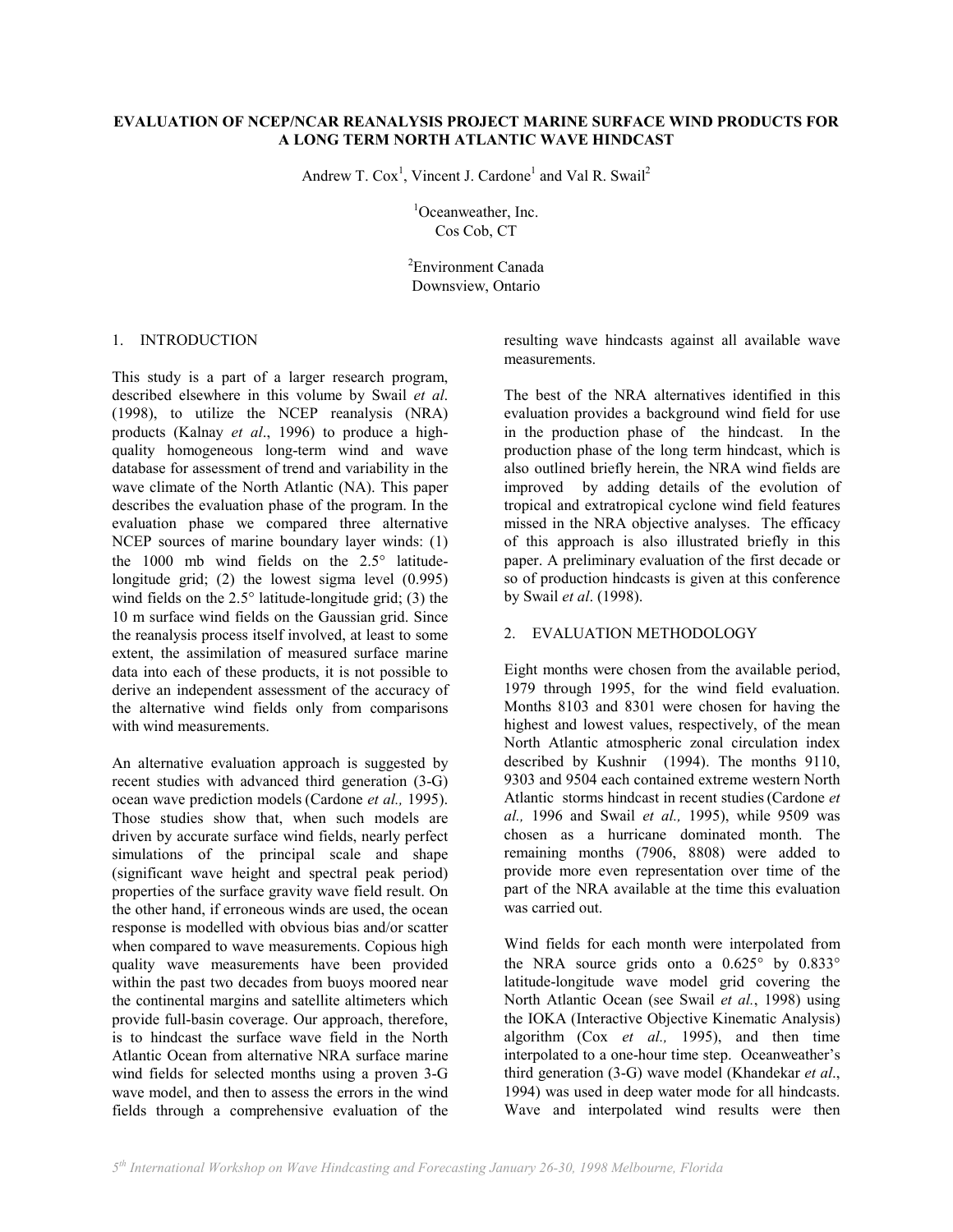compared (time series, scatter plots and statistics) to all available deep-water buoys (U.S., Canadian, European), offshore North Sea platforms, U.S. C-MAN (Coastal Marine Automated Network) and ERS-1/2 altimeter and scatterometer measurements. All measured winds were adjusted for height and stratification to 10 meter reference height and neutral stability, while hourly wind and wave measurements were smoothed over  $\pm 1$  hours using equal weights (1,1,1). ERS-1/2 altimeter and scatterometer measurements were extracted from Ifremer's CD-ROM set using the recommended quality controls, temporally binned within a 6-hour window, and then spatially binned onto the wave model grid every 6 hours.

# 3. EVALUATION RESULTS

The results of the statistical comparisons of the three sets of NCEP winds and the waves they produced with all buoys, platforms and C-MAN stations on the western and eastern Atlantic continental margins, and with ERS-1/2 satellite altimeter winds and waves are summarized in Tables 1 and 2. Table 1 shows statistical comparisons for March 1993 - the other evaluation months showed generally comparable results. While the statistics for correlation coefficient and scatter index for winds were largely similar among all wind fields, there were clear advantages in bias, scatter index, and ratio for the waves produced by the surface wind fields. From these results it was clear that there was no advantage in selecting the 1000 mb winds; therefore the 1000 mb winds were dropped from further consideration. Table 2 shows the bias and scatter index comparisons for all 8 evaluation months versus the *in situ* measurements, and for the 3 months for which ERS-1/2 altimeter data were available. It is clear from Table 2 that the best wind field was the surface wind. The bias for the surface wind field was generally lower for both winds and resulting waves; the scatter indices for winds were similar for both data sets, although the independent satellite comparisons always favored the surface winds. The scatter index for waves hindcast from the surface winds was always superior.

While the NCEP surface wind fields produce the least biased and most skillful wave hindcasts overall, the scatter index values are much higher than found in hindcast studies of continuous periods (Cardone *et al.,* 1995) or storms (Cardone *et al.,* 1996) where kinematically reanalyzed wind fields are used to drive the wave model. The hindcasts were also found to systematically underestimate storm peaks. The overall skill in the hindcasts is improved and the

underestimation of storm peaks is greatly reduced when the NCEP surface winds are kinematically reanalyzed with the aid of an interactive Wind Workstation. Figure 1 (left) shows the impact of this kinematic reanalysis at a buoy off the US east coast during SWADE IOP-1 relative to the hindcast made with unmodified NRA surface winds. It was also found that tropical storms are poorly resolved in the NCEP wind fields. Figure 2 compares the NCEP winds and final IOKA winds during Hurricane Emily (September 1993). The improvement is achieved through a combination of interactive kinematic analysis of the wind fields in conjunction with winds generated by a proven tropical cyclone model. The resulting wave comparison at buoy 44014 is shown in Figure 1 (right).

# 4. PRODUCTION PHASE

The production phase, whereby wave hindcasts will be carried out for the entire 40 years of the NCEP reanalysis period, is described in detail by Swail *et al.* (1998); that paper also includes a preliminary evaluation of the climatological aspects of the production wave hindcasts completed to date. Presented here is a description of the quality control products generated by the hindcast which show the impact of the IOKA methodology.

Quality control of the production hindcast consists mainly of comparisons of the wave hindcast against measurements evaluated against 12 deep-water buoys (Figure 3) and ERS 1/2 altimeter wave measurements. Table 3 shows the standard difference statistics computed for a typical month (9211) based on differences between 6-hourly hindcast and measurement time series. Note that the mean difference in wave height over all buoys is only 10 cm and scatter indices are in the range 0.15-0.21 at most buoys, which are comparable to those exhibited for peak-peak comparisons in the very best hindcast studies. The small negative bias in hindcast wave period is due at least in part to the wave model. Several other hindcast studies carried out with 3-G wave models (e.g. Cardone *et al*., 1996) also show that most variants of the 3-G wave model tend to underpredict wave period.

Figure 4 shows a typical example of the time series comparison of wind speed, wind direction, wave height, wave period and wave direction for buoy 44137 during December 1992. The excellent agreement in the winds is a consequence of the IOKA, which has naturally assimilated the buoy observation into each 6-hourly analysis. The buoy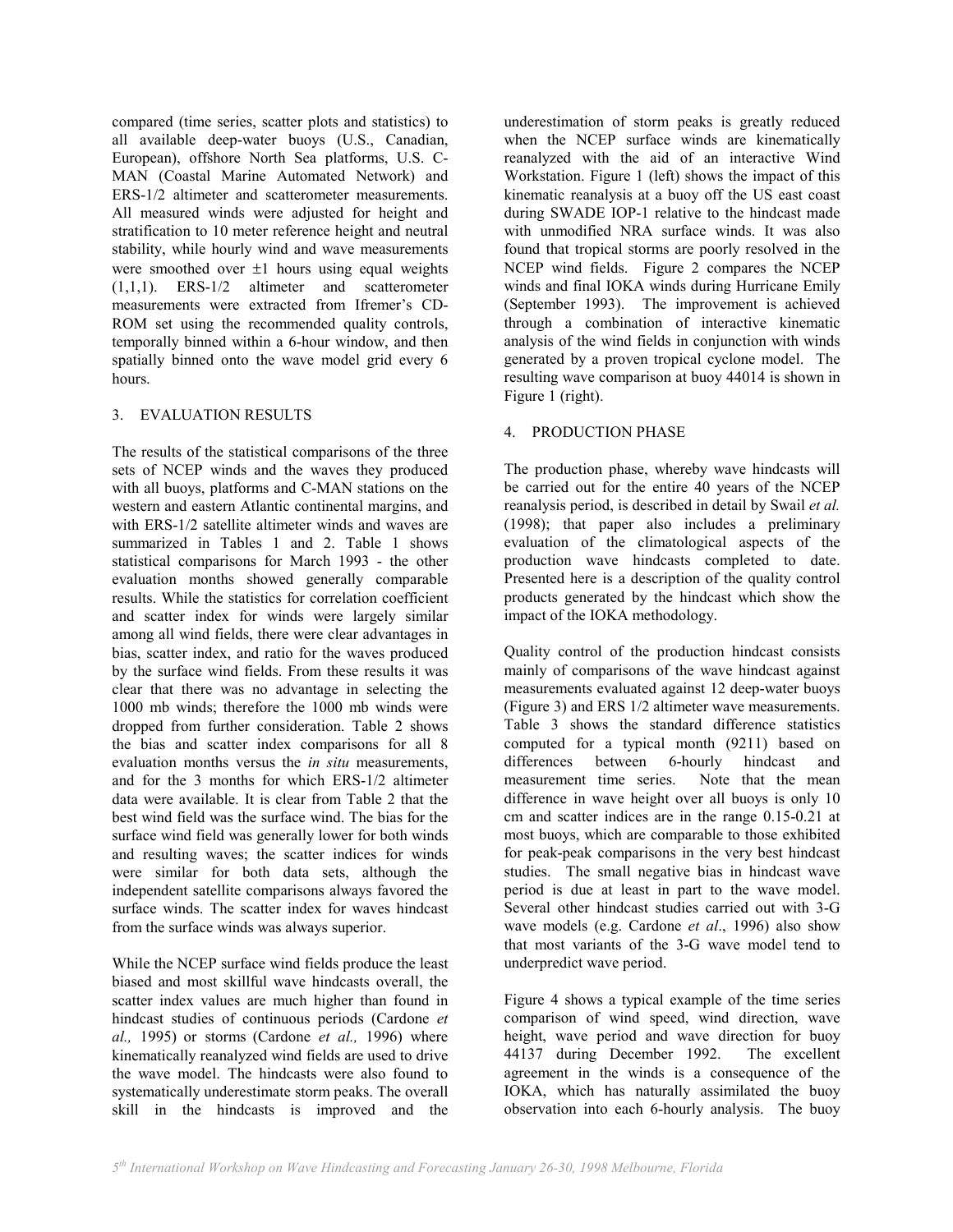wave height and period (there is no wave direction measurement at this buoy) time series, however, provides an independent assessment of the wave hindcast. Mean and maximum monthly wind speed and wave height fields are also extracted as part of the quality control process (Figure 5). Finally, the wave model grid-averaged altimeter wave measurements are binned every 0.5 meters and compared with the matching hindcast (within 3-hours) waves as shown in Figure 6, which shows all wave height residuals for bins with greater than 15 comparisons. While the buoy comparisons indicate the skill in the hindcasts near the continental margins, the altimeter samples the entire North Atlantic basin more or less evenly in space and time. It is encouraging, therefore, that wave hindcasts shows very good agreement with the altimeter throughout the range of wave heights. The mean difference in wave height over all 10,910 observations in this month is only -0.04 m and within  $\pm 20$  cm in most individual bins. Hindcast wave heights under 1.5 meters show a slight systematic overestimation which may be attributed to a natural tendency for the gridded wind and wave fields to fail to resolve small areas of calm winds and seas.

Given the emphasis in the IOKA on specification of storm wind fields, it is interesting to compare the production wave hindcasts with wave hindcasts made with the unmodified NRA surface winds during storm peaks. Figure 7 shows the comparison of storm peaks greater than 3 meters (as measured by the buoy) at buoy 44138 for the 4 overlapping evaluation and production months.

# 5. CONCLUSIONS

Three alternative NCEP reanalysis marine boundary layer wind fields were evaluated by hindcasting the surface wave field in the North Atlantic from each, and then assessing the errors in the wind fields through evaluation of the resulting wave hindcasts against wave measurements. The NCEP surface 10 m wind fields produced the least biased and most skillful wave hindcasts overall, and also produced the best wind field comparisons when compared to independent wind data from ERS 1/2. However, the skill in the hindcasts is greatly enhanced, particularly in storm peaks, when the NCEP surface winds are kinematically reanalyzed with the aid of interactive techniques in general, and, for tropical storms specifically, of a proven tropical cyclone wind model. In the production phase of this study, currently underway and scheduled for completion in

late 1998, all wind fields for the 40 years are kinematically reanalyzed as described above.

## 6. REFERENCES

Cardone, V.J., H.C. Graber, R.E. Jensen, S. Hasselmann, M.J. Caruso, 1995. *In search of the true surface wind field in SWADE IOP-1: ocean wave modelling perspective*. The Global Ocean Atmopshere System, 3, 107-150.

Cardone, V.J., R.E. Jensen, D.T. Resio, V.R. Swail and A.T. Cox, 1996. *Evaluation of contemporary ocean wave models in rare extreme events: "Halloween storm of October, 1991; "storm of the century" of March, 1993"*. J. Atmos. and Oceanic Tech., Vol. 13, No. 1, p. 198-230.

Cox, A.T., J.A. Greenwood, V.J. Cardone and V.R. Swail, 1995. *An interactive objective kinematic analysis system*. Proceedings 4<sup>th</sup> International Workshop on Wave Hindcasting and Forecasting, October 16-20, 1995, Banff, Alberta, p. 109-118.

Kalnay, E., *et al*, 1996*. The NCEP/NCAR 40-Year reanalysis project*. Bull. AMS, 77(3), 437-471.

Khandekar, M.L., R. Lalbeharry and V.J. Cardone. *The performance of the Canadian Spectral Ocean Wave Model (CSOWM) during the Grand Banks ERS-1 SAR wave spectra validation experiment.*  Atmosphere-Ocean 31 (1) 1994, pp. 31-60.

Kushnir, Y., 1994. *Interdecadal variations in North Atlantic sea surface temperature and associated atmospheric conditions*. J. Climate, 7, 141-157.

Swail, V.R., M. Parsons, B.T. Callahan and V.J. Cardone, 1995. *A revised extreme wave climatology for the east coast of Canada*. Proceedings  $4<sup>th</sup>$ International Workshop on Wave Hindcasting and Forecasting, October 16-20, 1995, Banff, Alberta, p. 81-91.

Swail, V.R., V.J. Cardone and A.T. Cox, 1998. *A long term North Atlantic wave hindcast.* Proc. 5<sup>th</sup> International Workshop on Wave Hindcasting and Forecasting, Melbourne, FL, January 26-30, 1998.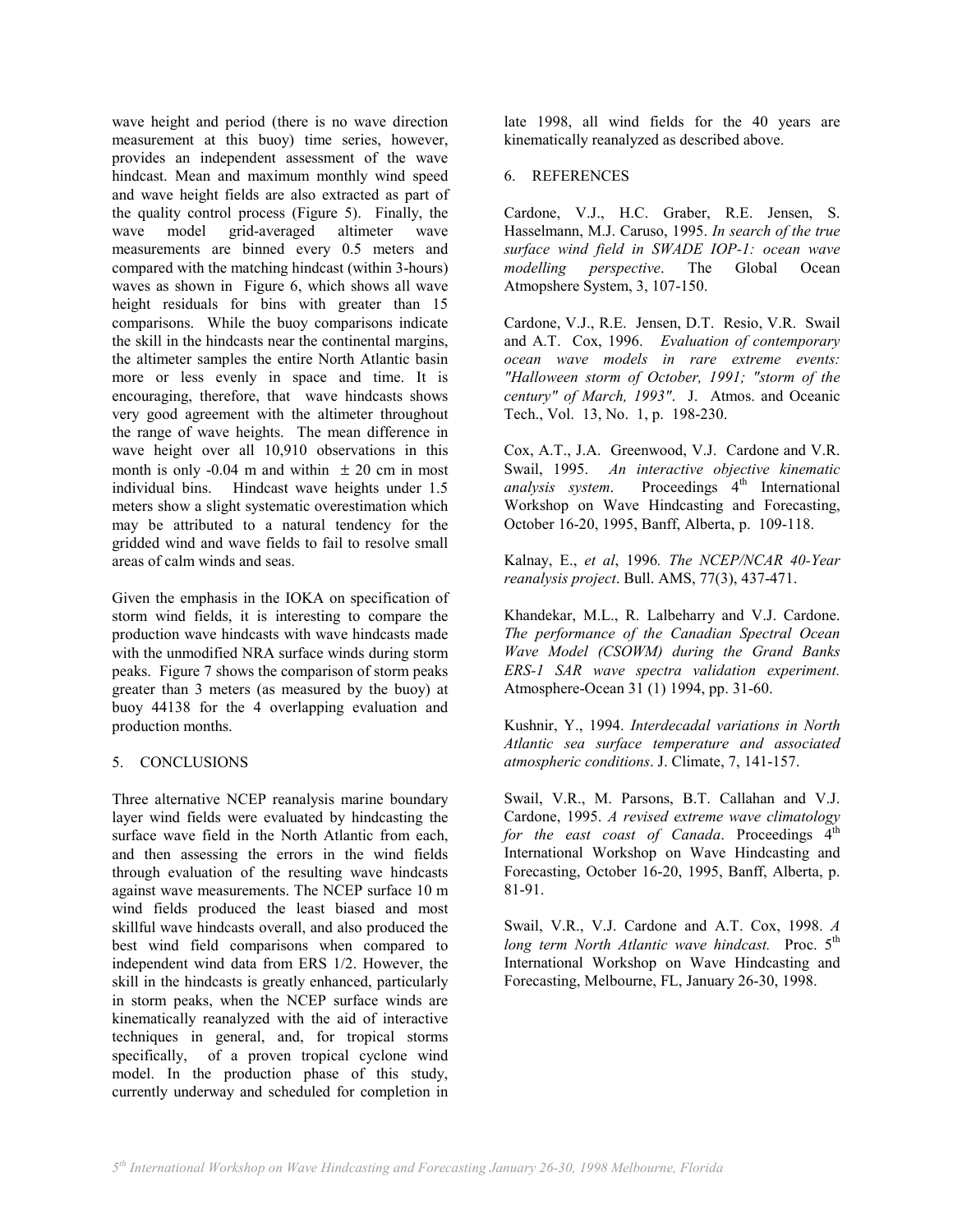| Wind Field | Bias $(H-M)$ | rms error  | Scatter Index | Ratio      | Corr. Coeff. |  |
|------------|--------------|------------|---------------|------------|--------------|--|
|            | m(m/s)       | m(m/s)     |               |            |              |  |
| Surface    | 0.0(0.0)     | 0.98(2.74) | 0.44(0.35)    | 0.52(0.51) | 0.83(0.82)   |  |
| Sigma      | .0(2.0)      | .65(3.36)  | 0.60(0.34)    | 0.85(0.79) | 0.81(0.83)   |  |
| 1000 mb    | 0.6(1.2)     | .36(3.13)  | 0.54(0.36)    | 0.76(0.68) | 0.78(0.80)   |  |

Table 1. Comparison wave summary statistics (wind statistics in brackets) for March 1993 for NCEP surface, sigma and 1000 mb wind fields. (Scatter index is standard deviation/ mean measurement; ratio is percentage of points above/below the 1:1 line)

|              |            |       | <b>WIND SPEED</b>    |       | SIGNIFICANT WAVE HEIGHT |       |                      |       |  |
|--------------|------------|-------|----------------------|-------|-------------------------|-------|----------------------|-------|--|
|              | BIAS (H-M) |       | <b>SCATTER INDEX</b> |       | BIAS (H-M)              |       | <b>SCATTER INDEX</b> |       |  |
|              | Surface    | Sigma | Surface              | Sigma | Surface                 | Sigma | Surface              | Sigma |  |
| Vs in-situ   |            |       |                      |       |                         |       |                      |       |  |
| 7906         | $-0.4$     | 1.1   | 0.44                 | 0.45  | 0.0                     | 0.4   | 0.56                 | 0.60  |  |
| 8103         | $-0.4$     | 1.2   | 0.27                 | 0.27  | $-0.4$                  | 0.4   | 0.27                 | 0.33  |  |
| 8301         | 0.1        | 0.8   | 0.27                 | 0.23  | $-0.3$                  | 0.1   | 0.27                 | 0.29  |  |
| 8808         | 0.2        | 2.2   | 0.48                 | 0.50  | $-0.2$                  | 0.4   | 0.51                 | 0.61  |  |
| 9110         | $-0.5$     | 1.4   | 0.39                 | 0.37  | $-0.4$                  | 0.4   | 0.61                 | 0.72  |  |
| 9303         | 0.0        | 2.0   | 0.35                 | 0.34  | 0.0                     | 1.0   | 0.44                 | 0.60  |  |
| 9504         | $-1.2$     | 0.3   | 0.38                 | 0.35  | $-0.2$                  | 0.4   | 0.44                 | 0.46  |  |
| 9509         | $-1.2$     | 0.5   | 0.36                 | 0.32  | $-0.4$                  | 0.2   | 0.36                 | 0.43  |  |
| vs altimeter |            |       |                      |       |                         |       |                      |       |  |
| 9110         | 0.1        | 1.4   | 0.30                 | 0.34  | 0.0                     | 0.8   | 0.34                 | 0.54  |  |
| 9303         | 0.6        | 2.2   | 0.33                 | 0.37  | 0.1                     | 1.2   | 0.45                 | 0.63  |  |
| 9504         | 0.2        | 1.6   | 0.3                  | 0.33  | 0.1                     | 0.9   | 0.41                 | 0.56  |  |

Table 2. Comparison of wind and wave bias and scatter index values by month for NCEP re-analysis sigma and surface winds (bold italics show closer agreement with measurements)



Figure 1. Effect of kinematic analysis on wave hindcast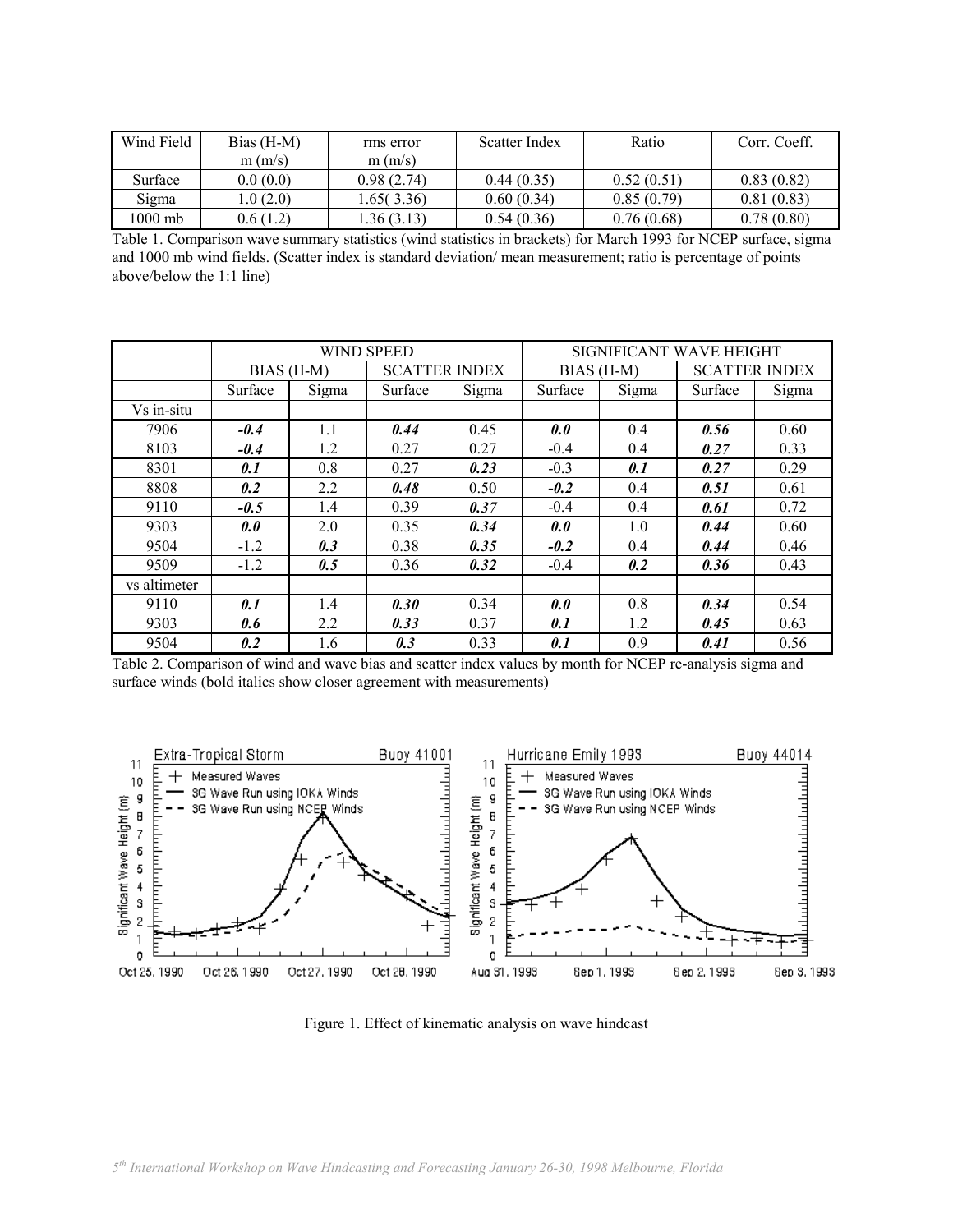

Figure 2a. NCEP surface wind field (unmodified).



Figure 2b. IOKA final wind field with tropical vortex model winds incorporated.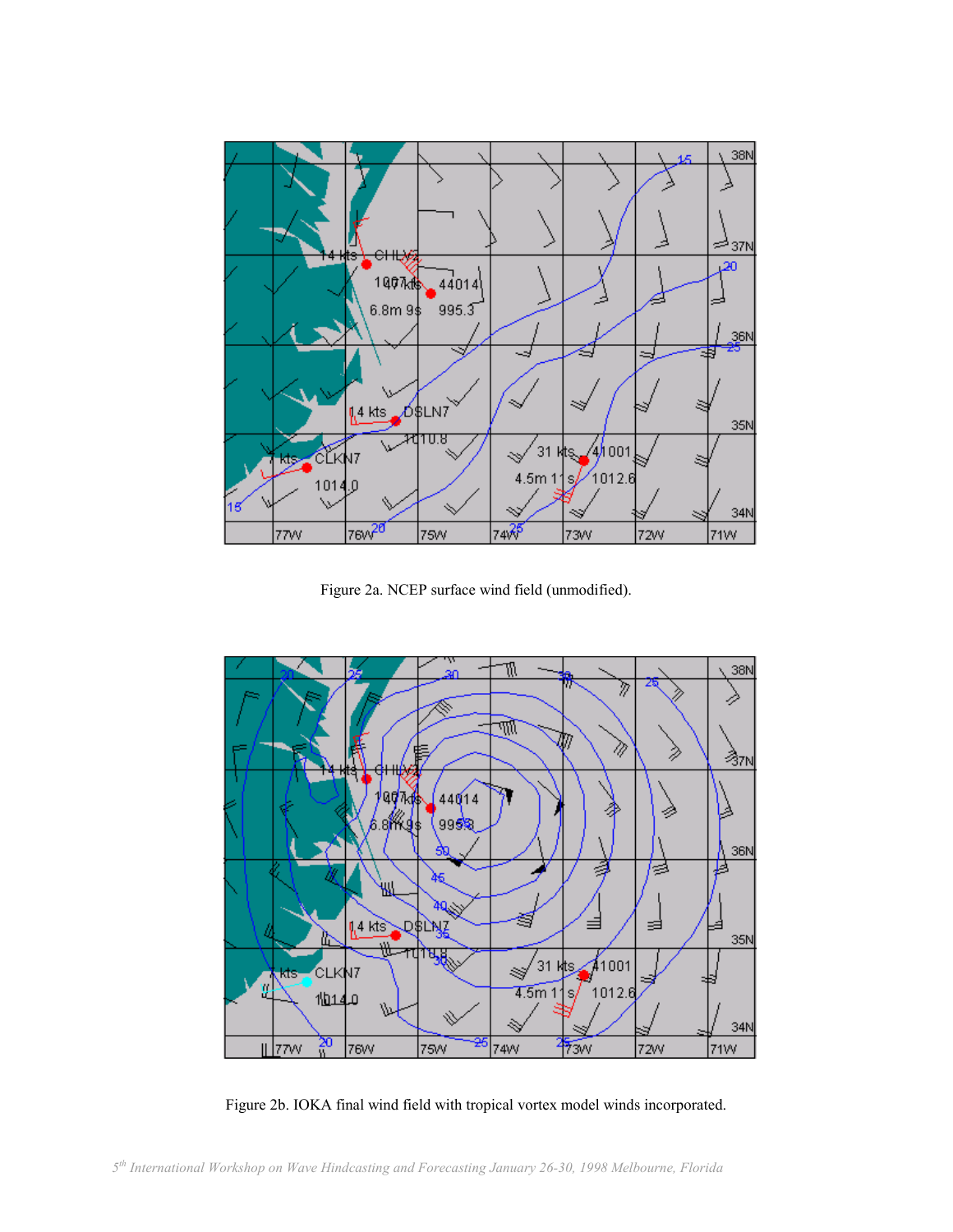

Figure 3. Buoy locations used in production verification.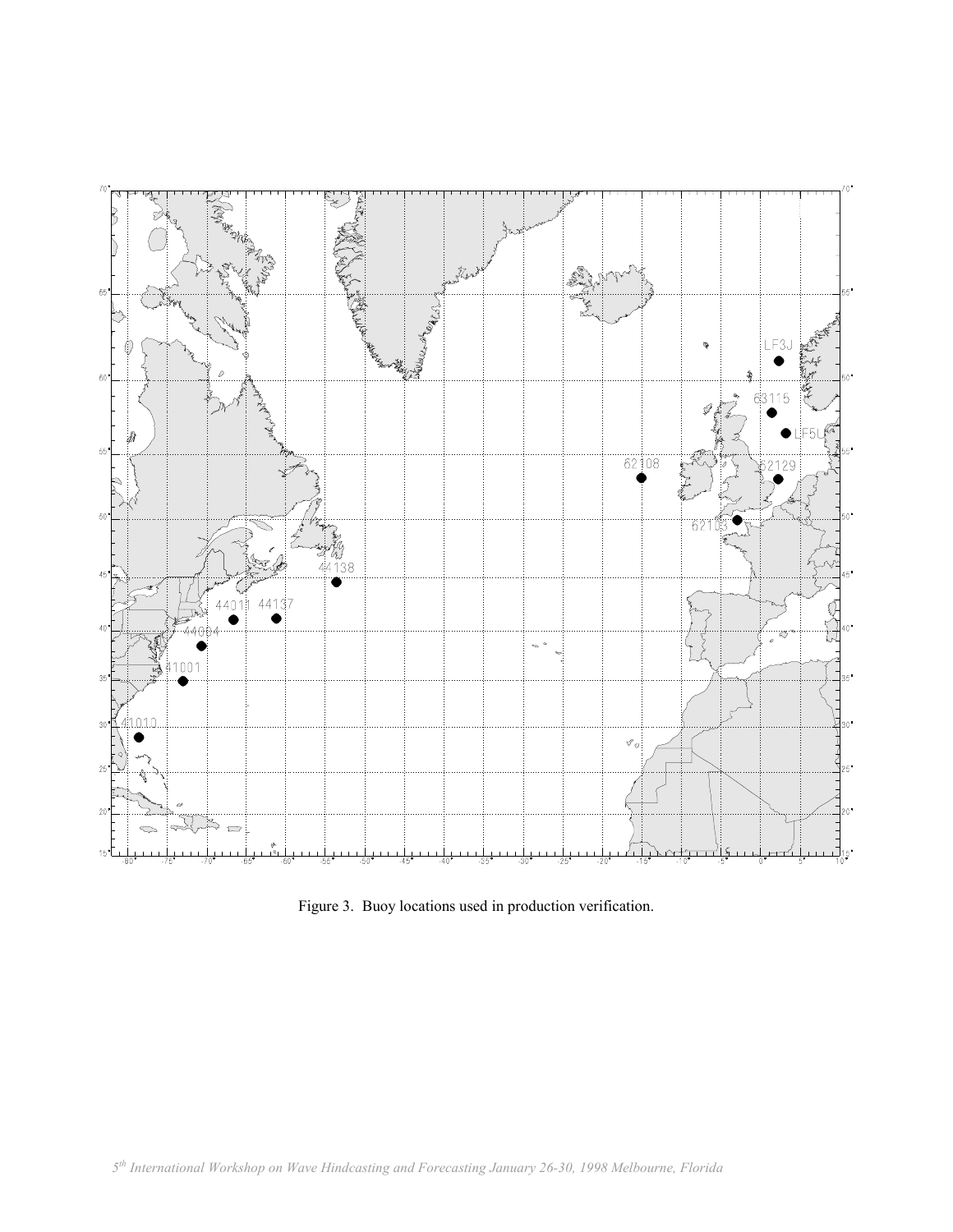#### **AES North Atlantic Reference Wind and Wave Climatology Hindcast Period: 1992100100 through 1992110100**

|                   | Station<br>------- | Number<br>of Pts<br>$\begin{array}{cccccccccc} \cdots & \cdots & \cdots & \cdots & \cdots \end{array}$ | Mean<br>Meas<br>$\begin{array}{cccccccccc} \dots & \dots & \dots & \dots & \dots \end{array}$ | Mean<br>Hind<br>$\begin{array}{cccccccccc} \cdots & \cdots & \cdots & \cdots & \cdots \end{array}$ | Diff<br>$(H-M)$<br>$\frac{1}{2} \frac{1}{2} \frac{1}{2} \frac{1}{2} \frac{1}{2} \frac{1}{2} \frac{1}{2} \frac{1}{2} \frac{1}{2} \frac{1}{2} \frac{1}{2} \frac{1}{2} \frac{1}{2} \frac{1}{2} \frac{1}{2} \frac{1}{2} \frac{1}{2} \frac{1}{2} \frac{1}{2} \frac{1}{2} \frac{1}{2} \frac{1}{2} \frac{1}{2} \frac{1}{2} \frac{1}{2} \frac{1}{2} \frac{1}{2} \frac{1}{2} \frac{1}{2} \frac{1}{2} \frac{1}{2} \frac{$ | RMS<br>Error<br>$\frac{1}{2} \frac{1}{2} \frac{1}{2} \frac{1}{2} \frac{1}{2} \frac{1}{2} \frac{1}{2} \frac{1}{2} \frac{1}{2} \frac{1}{2} \frac{1}{2} \frac{1}{2} \frac{1}{2} \frac{1}{2} \frac{1}{2} \frac{1}{2} \frac{1}{2} \frac{1}{2} \frac{1}{2} \frac{1}{2} \frac{1}{2} \frac{1}{2} \frac{1}{2} \frac{1}{2} \frac{1}{2} \frac{1}{2} \frac{1}{2} \frac{1}{2} \frac{1}{2} \frac{1}{2} \frac{1}{2} \frac{$ | Stnd<br>Dev<br>$\frac{1}{2} \frac{1}{2} \frac{1}{2} \frac{1}{2} \frac{1}{2} \frac{1}{2} \frac{1}{2} \frac{1}{2} \frac{1}{2} \frac{1}{2} \frac{1}{2} \frac{1}{2} \frac{1}{2} \frac{1}{2} \frac{1}{2} \frac{1}{2} \frac{1}{2} \frac{1}{2} \frac{1}{2} \frac{1}{2} \frac{1}{2} \frac{1}{2} \frac{1}{2} \frac{1}{2} \frac{1}{2} \frac{1}{2} \frac{1}{2} \frac{1}{2} \frac{1}{2} \frac{1}{2} \frac{1}{2} \frac{$ | Scat<br>$\frac{1}{2} \frac{1}{2} \frac{1}{2} \frac{1}{2} \frac{1}{2} \frac{1}{2} \frac{1}{2} \frac{1}{2} \frac{1}{2} \frac{1}{2} \frac{1}{2} \frac{1}{2} \frac{1}{2} \frac{1}{2} \frac{1}{2} \frac{1}{2} \frac{1}{2} \frac{1}{2} \frac{1}{2} \frac{1}{2} \frac{1}{2} \frac{1}{2} \frac{1}{2} \frac{1}{2} \frac{1}{2} \frac{1}{2} \frac{1}{2} \frac{1}{2} \frac{1}{2} \frac{1}{2} \frac{1}{2} \frac{$ | Index Ratio<br>$\omega = \omega = \omega$ | Corr<br>Coeff<br>$\frac{1}{2} \frac{1}{2} \frac{1}{2} \frac{1}{2} \frac{1}{2} \frac{1}{2} \frac{1}{2} \frac{1}{2} \frac{1}{2} \frac{1}{2} \frac{1}{2}$ |
|-------------------|--------------------|--------------------------------------------------------------------------------------------------------|-----------------------------------------------------------------------------------------------|----------------------------------------------------------------------------------------------------|-----------------------------------------------------------------------------------------------------------------------------------------------------------------------------------------------------------------------------------------------------------------------------------------------------------------------------------------------------------------------------------------------------------------|--------------------------------------------------------------------------------------------------------------------------------------------------------------------------------------------------------------------------------------------------------------------------------------------------------------------------------------------------------------------------------------------------------------|-------------------------------------------------------------------------------------------------------------------------------------------------------------------------------------------------------------------------------------------------------------------------------------------------------------------------------------------------------------------------------------------------------------|------------------------------------------------------------------------------------------------------------------------------------------------------------------------------------------------------------------------------------------------------------------------------------------------------------------------------------------------------------------------------------------------------|-------------------------------------------|--------------------------------------------------------------------------------------------------------------------------------------------------------|
|                   |                    |                                                                                                        |                                                                                               |                                                                                                    |                                                                                                                                                                                                                                                                                                                                                                                                                 |                                                                                                                                                                                                                                                                                                                                                                                                              |                                                                                                                                                                                                                                                                                                                                                                                                             |                                                                                                                                                                                                                                                                                                                                                                                                      |                                           |                                                                                                                                                        |
| Wind Spd. $(m/s)$ | 41001              | 125                                                                                                    | 7.79                                                                                          | 7.78                                                                                               | $-0.01$                                                                                                                                                                                                                                                                                                                                                                                                         | 0.52                                                                                                                                                                                                                                                                                                                                                                                                         | 0.52                                                                                                                                                                                                                                                                                                                                                                                                        | 0.07                                                                                                                                                                                                                                                                                                                                                                                                 | 0.54                                      | 0.99                                                                                                                                                   |
| Wind Dir. (deg)   | 41001              | 125                                                                                                    | 294.08                                                                                        | 293.67                                                                                             | 0.35                                                                                                                                                                                                                                                                                                                                                                                                            | N/A                                                                                                                                                                                                                                                                                                                                                                                                          | 5.95                                                                                                                                                                                                                                                                                                                                                                                                        | 0.02                                                                                                                                                                                                                                                                                                                                                                                                 | N/A                                       | N/A                                                                                                                                                    |
| Sig Wave Ht (m)   | 41001              | 125                                                                                                    | 2.00                                                                                          | 2.07                                                                                               | 0.07                                                                                                                                                                                                                                                                                                                                                                                                            | 0.33                                                                                                                                                                                                                                                                                                                                                                                                         | 0.32                                                                                                                                                                                                                                                                                                                                                                                                        | 0.16                                                                                                                                                                                                                                                                                                                                                                                                 | 0.66                                      | 0.95                                                                                                                                                   |
| Ave. Period (s)   | 41001              | 125                                                                                                    | 5.81                                                                                          | 5.39                                                                                               | $-0.41$                                                                                                                                                                                                                                                                                                                                                                                                         | 0.65                                                                                                                                                                                                                                                                                                                                                                                                         | 0.51                                                                                                                                                                                                                                                                                                                                                                                                        | 0.09                                                                                                                                                                                                                                                                                                                                                                                                 | 0.20                                      | 0.83                                                                                                                                                   |
| Wind Spd. $(m/s)$ | 41010              | 125                                                                                                    | 7.08                                                                                          | 7.01                                                                                               | $-0.07$                                                                                                                                                                                                                                                                                                                                                                                                         | 0.24                                                                                                                                                                                                                                                                                                                                                                                                         | 0.23                                                                                                                                                                                                                                                                                                                                                                                                        | 0.03                                                                                                                                                                                                                                                                                                                                                                                                 | 0.33                                      | 1.00                                                                                                                                                   |
| Wind Dir. (deg)   | 41010              | 125                                                                                                    | 40.30                                                                                         | 47.79                                                                                              | $-0.25$                                                                                                                                                                                                                                                                                                                                                                                                         | N/A                                                                                                                                                                                                                                                                                                                                                                                                          | 3.99                                                                                                                                                                                                                                                                                                                                                                                                        | 0.01                                                                                                                                                                                                                                                                                                                                                                                                 | N/A                                       | N/A                                                                                                                                                    |
| Sig Wave Ht (m)   | 41010              | 125                                                                                                    | 1.94                                                                                          | 1.98                                                                                               | 0.04                                                                                                                                                                                                                                                                                                                                                                                                            | 0.32                                                                                                                                                                                                                                                                                                                                                                                                         | 0.32                                                                                                                                                                                                                                                                                                                                                                                                        | 0.16                                                                                                                                                                                                                                                                                                                                                                                                 | 0.64                                      | 0.96                                                                                                                                                   |
| Ave. Period (s)   | 41010              | 125                                                                                                    | 6.09                                                                                          | 5.56                                                                                               | $-0.52$                                                                                                                                                                                                                                                                                                                                                                                                         | 0.76                                                                                                                                                                                                                                                                                                                                                                                                         | 0.55                                                                                                                                                                                                                                                                                                                                                                                                        | 0.09                                                                                                                                                                                                                                                                                                                                                                                                 | 0.18                                      | 0.90                                                                                                                                                   |
| Wind Spd. $(m/s)$ | 44004              | 125                                                                                                    | 7.63                                                                                          | 7.66                                                                                               | 0.03                                                                                                                                                                                                                                                                                                                                                                                                            | 0.32                                                                                                                                                                                                                                                                                                                                                                                                         | 0.31                                                                                                                                                                                                                                                                                                                                                                                                        | 0.04                                                                                                                                                                                                                                                                                                                                                                                                 | 0.54                                      | 1.00                                                                                                                                                   |
| Wind Dir. (deg)   | 44004              | 125                                                                                                    | 332.41                                                                                        | 310.77                                                                                             | 0.42                                                                                                                                                                                                                                                                                                                                                                                                            | N/A                                                                                                                                                                                                                                                                                                                                                                                                          | 4.52                                                                                                                                                                                                                                                                                                                                                                                                        | 0.01                                                                                                                                                                                                                                                                                                                                                                                                 | N/A                                       | N/A                                                                                                                                                    |
| Sig Wave Ht (m)   | 44004              | 125                                                                                                    | 1.90                                                                                          | 1.97                                                                                               | 0.07                                                                                                                                                                                                                                                                                                                                                                                                            | 0.38                                                                                                                                                                                                                                                                                                                                                                                                         | 0.38                                                                                                                                                                                                                                                                                                                                                                                                        | 0.20                                                                                                                                                                                                                                                                                                                                                                                                 | 0.63                                      | 0.90                                                                                                                                                   |
| Ave. Period (s)   | 44004              | 125                                                                                                    | 5.72                                                                                          | 5.27                                                                                               | $-0.45$                                                                                                                                                                                                                                                                                                                                                                                                         | 0.93                                                                                                                                                                                                                                                                                                                                                                                                         | 0.81                                                                                                                                                                                                                                                                                                                                                                                                        | 0.14                                                                                                                                                                                                                                                                                                                                                                                                 | 0.22                                      | 0.58                                                                                                                                                   |
| Wind Spd. $(m/s)$ | 44011              | 125                                                                                                    | 7.34                                                                                          | 7.39                                                                                               | 0.05                                                                                                                                                                                                                                                                                                                                                                                                            | 0.17                                                                                                                                                                                                                                                                                                                                                                                                         | 0.16                                                                                                                                                                                                                                                                                                                                                                                                        | 0.02                                                                                                                                                                                                                                                                                                                                                                                                 | 0.58                                      | 1.00                                                                                                                                                   |
| Wind Dir. (deg)   | 44011              | 125                                                                                                    | 339.35                                                                                        | 297.73                                                                                             | 0.78                                                                                                                                                                                                                                                                                                                                                                                                            | N/A                                                                                                                                                                                                                                                                                                                                                                                                          | 3.20                                                                                                                                                                                                                                                                                                                                                                                                        | 0.01                                                                                                                                                                                                                                                                                                                                                                                                 | N/A                                       | N/A                                                                                                                                                    |
| Sig Wave Ht (m)   | 44011              | 125                                                                                                    | 1.87                                                                                          | 2.01                                                                                               | 0.15                                                                                                                                                                                                                                                                                                                                                                                                            | 0.32                                                                                                                                                                                                                                                                                                                                                                                                         | 0.29                                                                                                                                                                                                                                                                                                                                                                                                        | 0.15                                                                                                                                                                                                                                                                                                                                                                                                 | 0.68                                      | 0.93                                                                                                                                                   |
| Ave. Period (s)   | 44011              | 125                                                                                                    | 5.77                                                                                          | 5.41                                                                                               | $-0.36$                                                                                                                                                                                                                                                                                                                                                                                                         | 0.69                                                                                                                                                                                                                                                                                                                                                                                                         | 0.59                                                                                                                                                                                                                                                                                                                                                                                                        | 0.10                                                                                                                                                                                                                                                                                                                                                                                                 | 0.25                                      | 0.65                                                                                                                                                   |
| Wind Spd. $(m/s)$ | 44137              | 125                                                                                                    | 9.79                                                                                          | 9.74                                                                                               | $-0.05$                                                                                                                                                                                                                                                                                                                                                                                                         | 0.32                                                                                                                                                                                                                                                                                                                                                                                                         | 0.32                                                                                                                                                                                                                                                                                                                                                                                                        | 0.03                                                                                                                                                                                                                                                                                                                                                                                                 | 0.34                                      | 1.00                                                                                                                                                   |
| Wind Dir. (deg)   | 44137              | 125                                                                                                    | 340.56                                                                                        | 299.26                                                                                             | 0.83                                                                                                                                                                                                                                                                                                                                                                                                            | N/A                                                                                                                                                                                                                                                                                                                                                                                                          | 8.22                                                                                                                                                                                                                                                                                                                                                                                                        | 0.02                                                                                                                                                                                                                                                                                                                                                                                                 | N/A                                       | N/A                                                                                                                                                    |
| Sig Wave Ht (m)   | 44137              | 125                                                                                                    | 2.73                                                                                          | 2.80                                                                                               | 0.07                                                                                                                                                                                                                                                                                                                                                                                                            | 0.56                                                                                                                                                                                                                                                                                                                                                                                                         | 0.56                                                                                                                                                                                                                                                                                                                                                                                                        | 0.21                                                                                                                                                                                                                                                                                                                                                                                                 | 0.58                                      | 0.90                                                                                                                                                   |
| Peak Period (s)   | 44137              | 125                                                                                                    | 9.92                                                                                          | 8.73                                                                                               | $-1.18$                                                                                                                                                                                                                                                                                                                                                                                                         | 3.53                                                                                                                                                                                                                                                                                                                                                                                                         | 3.33                                                                                                                                                                                                                                                                                                                                                                                                        | 0.34                                                                                                                                                                                                                                                                                                                                                                                                 | 0.38                                      | 0.11                                                                                                                                                   |
| Wind Spd. $(m/s)$ | 44138              | 124                                                                                                    | 8.66                                                                                          | 8.65                                                                                               | $-0.01$                                                                                                                                                                                                                                                                                                                                                                                                         | 0.22                                                                                                                                                                                                                                                                                                                                                                                                         | 0.22                                                                                                                                                                                                                                                                                                                                                                                                        | 0.03                                                                                                                                                                                                                                                                                                                                                                                                 | 0.50                                      | 1.00                                                                                                                                                   |
| Wind Dir. (deg)   | 44138              | 124                                                                                                    |                                                                                               | 354.68 290.63                                                                                      | $-0.52$                                                                                                                                                                                                                                                                                                                                                                                                         | N/A                                                                                                                                                                                                                                                                                                                                                                                                          | 1.96                                                                                                                                                                                                                                                                                                                                                                                                        | 0.01                                                                                                                                                                                                                                                                                                                                                                                                 | N/A                                       | N/A                                                                                                                                                    |
| Sig Wave Ht (m)   | 44138              | 118                                                                                                    | 2.64                                                                                          | 2.87                                                                                               | 0.23                                                                                                                                                                                                                                                                                                                                                                                                            | 0.79                                                                                                                                                                                                                                                                                                                                                                                                         | 0.75                                                                                                                                                                                                                                                                                                                                                                                                        | 0.29                                                                                                                                                                                                                                                                                                                                                                                                 | 0.64                                      | 0.86                                                                                                                                                   |
| Peak Period (s)   | 44138              | 118                                                                                                    | 10.18                                                                                         | 9.05                                                                                               | $-1.13$                                                                                                                                                                                                                                                                                                                                                                                                         | 3.99                                                                                                                                                                                                                                                                                                                                                                                                         | 3.82                                                                                                                                                                                                                                                                                                                                                                                                        | 0.38                                                                                                                                                                                                                                                                                                                                                                                                 | 0.40                                      | $-0.12$                                                                                                                                                |
| Wind Spd. $(m/s)$ | 62108              | 123                                                                                                    | 9.86                                                                                          | 9.83                                                                                               | $-0.03$                                                                                                                                                                                                                                                                                                                                                                                                         | 0.16                                                                                                                                                                                                                                                                                                                                                                                                         | 0.15                                                                                                                                                                                                                                                                                                                                                                                                        | 0.02                                                                                                                                                                                                                                                                                                                                                                                                 | 0.33                                      | 1.00                                                                                                                                                   |
| Wind Dir. (deg)   | 62108              | 123                                                                                                    | 350.76                                                                                        | 333.74                                                                                             | $-0.08$                                                                                                                                                                                                                                                                                                                                                                                                         | N/A                                                                                                                                                                                                                                                                                                                                                                                                          | 1.94                                                                                                                                                                                                                                                                                                                                                                                                        | 0.01                                                                                                                                                                                                                                                                                                                                                                                                 | N/A                                       | N/A                                                                                                                                                    |
| Sig Wave Ht (m)   | 62108              | 123                                                                                                    | 3.15                                                                                          | 3.22                                                                                               | 0.07                                                                                                                                                                                                                                                                                                                                                                                                            | 0.58                                                                                                                                                                                                                                                                                                                                                                                                         | 0.57                                                                                                                                                                                                                                                                                                                                                                                                        | 0.18                                                                                                                                                                                                                                                                                                                                                                                                 | 0.61                                      | 0.95                                                                                                                                                   |
| Ave. Period (s)   | 62108              | 123                                                                                                    | 7.74                                                                                          | 6.30                                                                                               | $-1.45$                                                                                                                                                                                                                                                                                                                                                                                                         | 1.82                                                                                                                                                                                                                                                                                                                                                                                                         | 1.10                                                                                                                                                                                                                                                                                                                                                                                                        | 0.14                                                                                                                                                                                                                                                                                                                                                                                                 | 0.07                                      | 0.74                                                                                                                                                   |
| Wind Spd. $(m/s)$ | 63115              | $7\phantom{.0}$                                                                                        | 11.45                                                                                         | 9.33                                                                                               | $-2.11$                                                                                                                                                                                                                                                                                                                                                                                                         | 4.27                                                                                                                                                                                                                                                                                                                                                                                                         | 3.71                                                                                                                                                                                                                                                                                                                                                                                                        | 0.32                                                                                                                                                                                                                                                                                                                                                                                                 | 0.43                                      | 0.36                                                                                                                                                   |
| Wind Dir. (deg)   | 63115              | 7                                                                                                      | 359.07                                                                                        | 306.43                                                                                             | $-21.42$                                                                                                                                                                                                                                                                                                                                                                                                        | N/A                                                                                                                                                                                                                                                                                                                                                                                                          | 50.51                                                                                                                                                                                                                                                                                                                                                                                                       | 0.14                                                                                                                                                                                                                                                                                                                                                                                                 | N/A                                       | N/A                                                                                                                                                    |
| Sig Wave Ht (m)   | 63115              | $7\overline{ }$                                                                                        | 2.29                                                                                          | 2.25                                                                                               | $-0.03$                                                                                                                                                                                                                                                                                                                                                                                                         | 0.86                                                                                                                                                                                                                                                                                                                                                                                                         | 0.86                                                                                                                                                                                                                                                                                                                                                                                                        | 0.38                                                                                                                                                                                                                                                                                                                                                                                                 | 0.71                                      | 0.66                                                                                                                                                   |
| Ave. Period (s)   | 63115              | $7\phantom{.0}$                                                                                        | 5.86                                                                                          | 5.28                                                                                               | $-0.58$                                                                                                                                                                                                                                                                                                                                                                                                         | 1.21                                                                                                                                                                                                                                                                                                                                                                                                         | 1.06                                                                                                                                                                                                                                                                                                                                                                                                        | 0.18                                                                                                                                                                                                                                                                                                                                                                                                 | 0.43                                      | 0.12                                                                                                                                                   |
| Wind Spd. $(m/s)$ | LF3J               | 104                                                                                                    | 7.35                                                                                          | 8.06                                                                                               | 0.71                                                                                                                                                                                                                                                                                                                                                                                                            | 1.03                                                                                                                                                                                                                                                                                                                                                                                                         | 0.75                                                                                                                                                                                                                                                                                                                                                                                                        | 0.10                                                                                                                                                                                                                                                                                                                                                                                                 | 0.81                                      | 0.99                                                                                                                                                   |
| Wind Dir. (deg)   | LF3J               | 104                                                                                                    | 2.34                                                                                          | 36.98                                                                                              | 3.09                                                                                                                                                                                                                                                                                                                                                                                                            |                                                                                                                                                                                                                                                                                                                                                                                                              | $N/A$ 12.44                                                                                                                                                                                                                                                                                                                                                                                                 | 0.03                                                                                                                                                                                                                                                                                                                                                                                                 | N/A                                       | N/A                                                                                                                                                    |
| Sig Wave Ht (m)   | LF3J               | 95                                                                                                     | 2.31                                                                                          | 2.52                                                                                               | 0.21                                                                                                                                                                                                                                                                                                                                                                                                            | 0.53                                                                                                                                                                                                                                                                                                                                                                                                         | 0.48                                                                                                                                                                                                                                                                                                                                                                                                        | 0.21                                                                                                                                                                                                                                                                                                                                                                                                 | 0.65                                      | 0.93                                                                                                                                                   |
| Ave. Period (s)   | LF3J               | 95                                                                                                     | 6.90                                                                                          | 5.97                                                                                               | $-0.93$                                                                                                                                                                                                                                                                                                                                                                                                         | 1.19                                                                                                                                                                                                                                                                                                                                                                                                         | 0.74                                                                                                                                                                                                                                                                                                                                                                                                        | 0.11                                                                                                                                                                                                                                                                                                                                                                                                 | 0.11                                      | 0.74                                                                                                                                                   |
| Wind Spd. $(m/s)$ | LF5U               | 111                                                                                                    | 7.42                                                                                          | 8.08                                                                                               | 0.66                                                                                                                                                                                                                                                                                                                                                                                                            | 1.17                                                                                                                                                                                                                                                                                                                                                                                                         | 0.96                                                                                                                                                                                                                                                                                                                                                                                                        | 0.13                                                                                                                                                                                                                                                                                                                                                                                                 | 0.77                                      | 0.95                                                                                                                                                   |
| Wind Dir. (deg)   | LF5U               | 111                                                                                                    | 355.96                                                                                        | 333.63                                                                                             | $-2.02$                                                                                                                                                                                                                                                                                                                                                                                                         | $\rm N/A$                                                                                                                                                                                                                                                                                                                                                                                                    | 12.04                                                                                                                                                                                                                                                                                                                                                                                                       | 0.03                                                                                                                                                                                                                                                                                                                                                                                                 | N/A                                       | N/A                                                                                                                                                    |
| Sig Wave Ht (m)   | LF5U               | 110                                                                                                    | 2.10                                                                                          | 2.12                                                                                               | 0.02                                                                                                                                                                                                                                                                                                                                                                                                            | 0.38                                                                                                                                                                                                                                                                                                                                                                                                         | 0.38                                                                                                                                                                                                                                                                                                                                                                                                        | 0.18                                                                                                                                                                                                                                                                                                                                                                                                 | 0.54                                      | 0.91                                                                                                                                                   |
| Ave. Period (s)   | LF5U               | 110                                                                                                    | 5.73                                                                                          | 5.33                                                                                               | $-0.40$                                                                                                                                                                                                                                                                                                                                                                                                         | 0.73                                                                                                                                                                                                                                                                                                                                                                                                         | 0.62                                                                                                                                                                                                                                                                                                                                                                                                        | 0.11                                                                                                                                                                                                                                                                                                                                                                                                 | 0.31                                      | 0.74                                                                                                                                                   |
| Wind Spd. $(m/s)$ | ALL BUOYS          | 1094                                                                                                   | 8.14                                                                                          | 8.25                                                                                               | 0.11                                                                                                                                                                                                                                                                                                                                                                                                            | 0.65                                                                                                                                                                                                                                                                                                                                                                                                         | 0.65                                                                                                                                                                                                                                                                                                                                                                                                        | 0.08                                                                                                                                                                                                                                                                                                                                                                                                 | 0.52                                      | 0.99                                                                                                                                                   |
| Wind Dir. (deg)   | ALL BUOYS          | 1094                                                                                                   | 341.72                                                                                        | 325.42                                                                                             | 0.17                                                                                                                                                                                                                                                                                                                                                                                                            | $\rm N/A$                                                                                                                                                                                                                                                                                                                                                                                                    | 8.02                                                                                                                                                                                                                                                                                                                                                                                                        | 0.02                                                                                                                                                                                                                                                                                                                                                                                                 | N/A                                       | N/A                                                                                                                                                    |
| Sig Wave Ht (m)   | ALL BUOYS          | 1078                                                                                                   | 2.29                                                                                          | 2.39                                                                                               | 0.10                                                                                                                                                                                                                                                                                                                                                                                                            | 0.49                                                                                                                                                                                                                                                                                                                                                                                                         | 0.48                                                                                                                                                                                                                                                                                                                                                                                                        | 0.21                                                                                                                                                                                                                                                                                                                                                                                                 | 0.63                                      | 0.93                                                                                                                                                   |
| Period (s)        | ALL BUOYS          | 1078                                                                                                   | 7.09                                                                                          | 6.33                                                                                               | $-0.76$                                                                                                                                                                                                                                                                                                                                                                                                         | 2.01                                                                                                                                                                                                                                                                                                                                                                                                         | 1.86                                                                                                                                                                                                                                                                                                                                                                                                        | 0.26                                                                                                                                                                                                                                                                                                                                                                                                 | 0.24                                      | 0.66                                                                                                                                                   |

Table 3. Verification statistics for 12 buoys.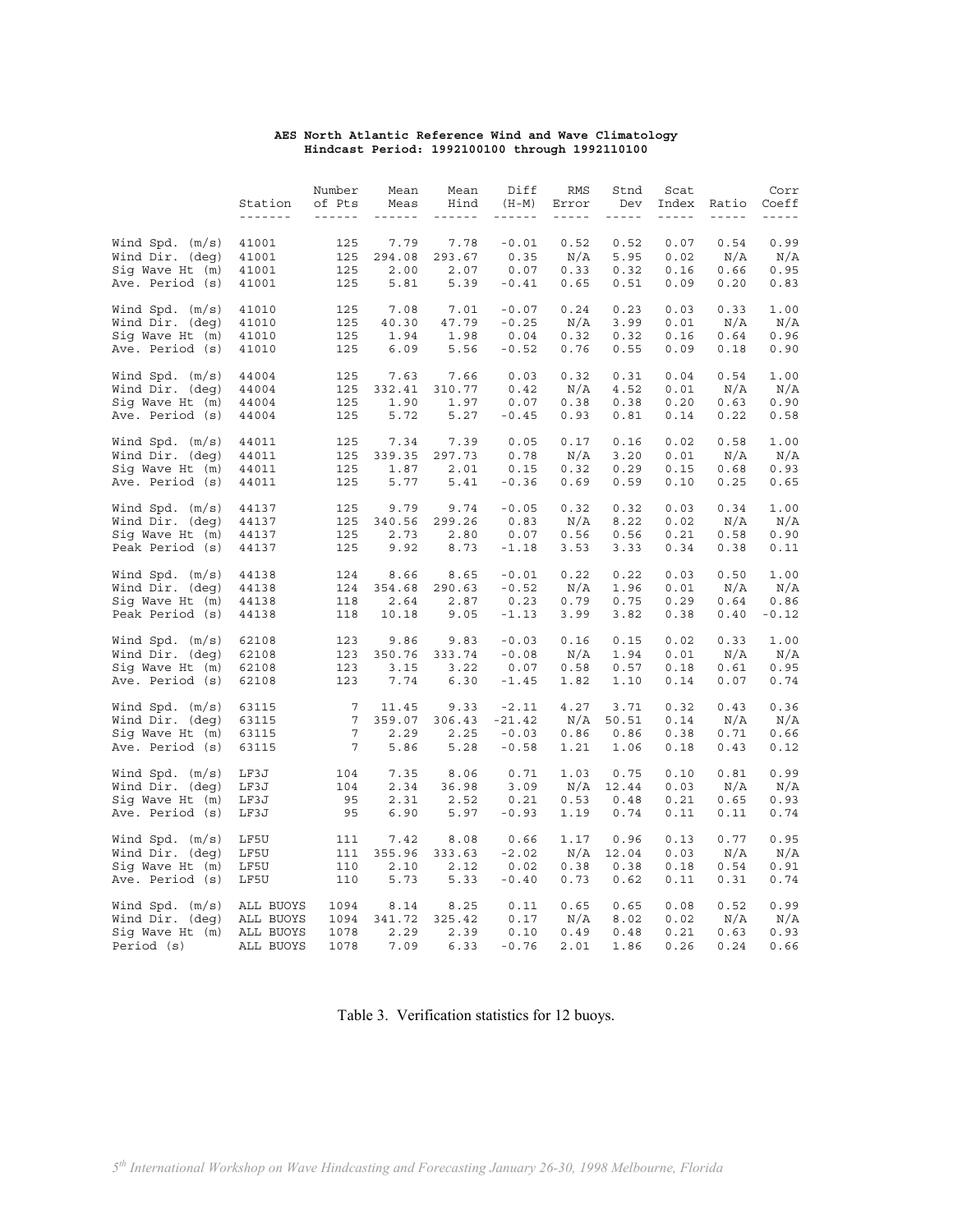

Figure 4. Time series comparison at Buoy 44137 during December 1992.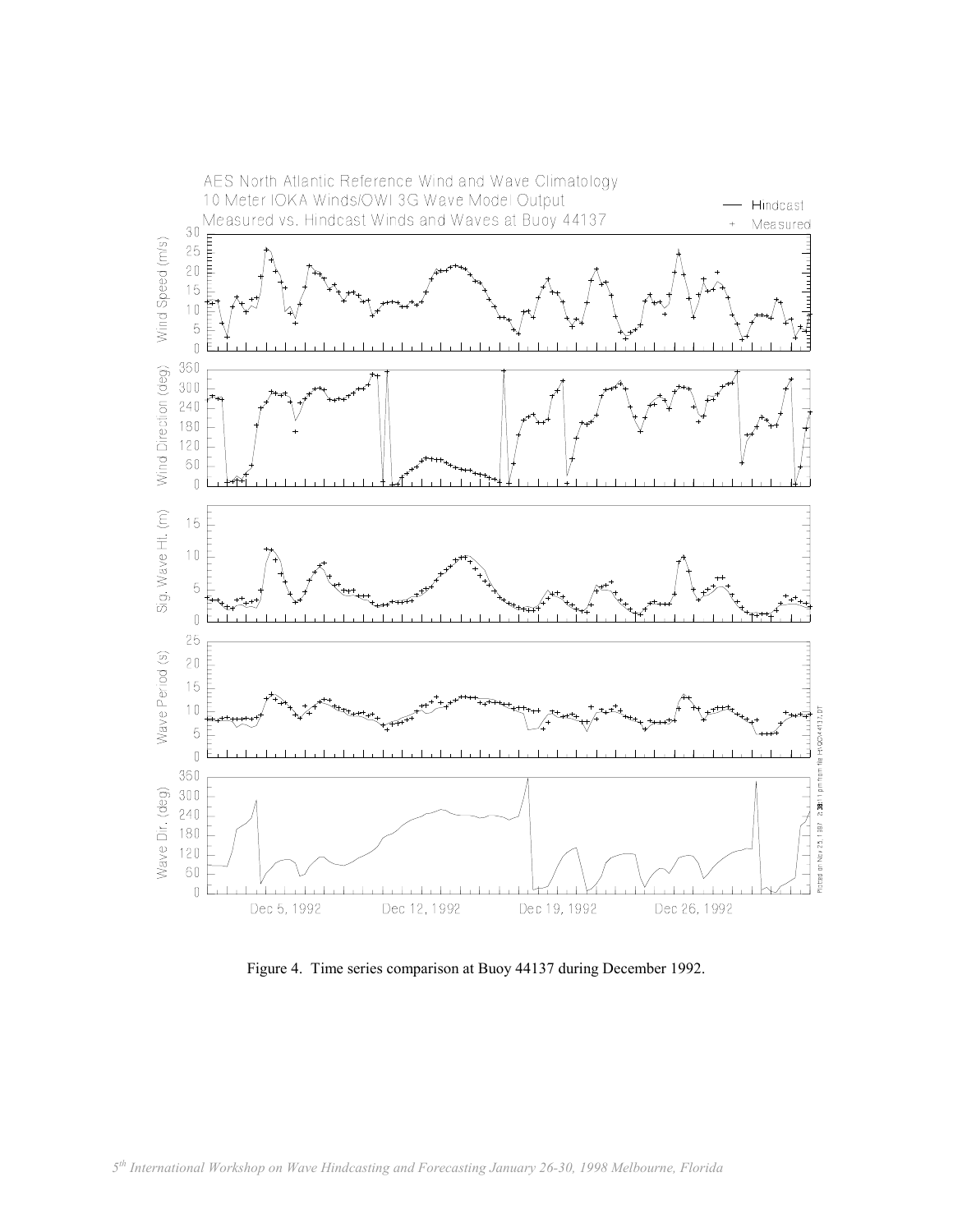

Figure 5. Mean and maximum wave heights for January 1985.



Figure 6. Comparison of hindcast vs. ERS altimeter significant wave height residuals in .5 meter bins.